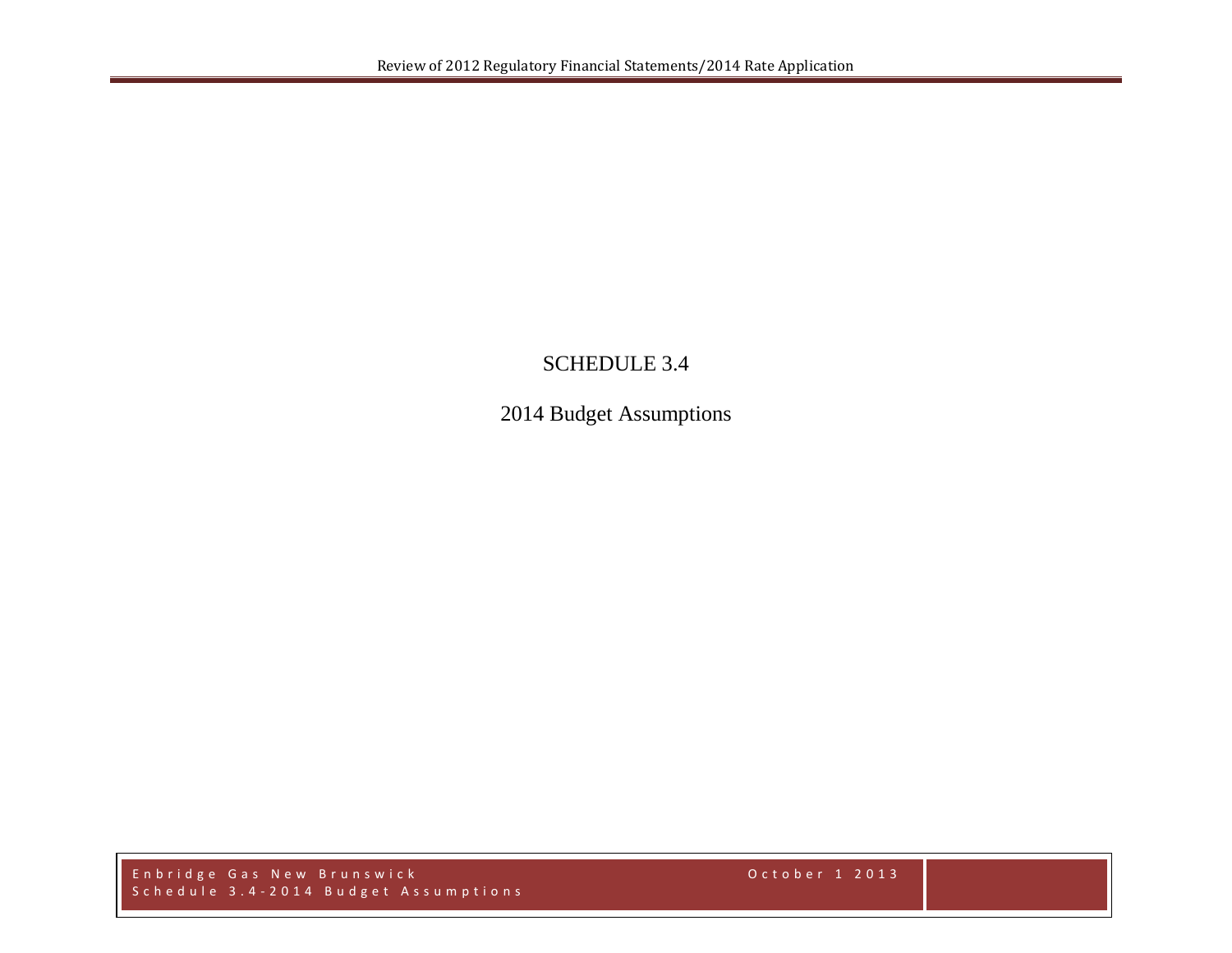## 2014 Budget Assumptions

The following assumptions were used by EGNB in the development of its 2014 Budget:

| <b>Budget Item</b> |                              | <b>Assumption</b>                                                                                     |  |  |  |  |  |
|--------------------|------------------------------|-------------------------------------------------------------------------------------------------------|--|--|--|--|--|
|                    | <b>Major Assumptions</b>     |                                                                                                       |  |  |  |  |  |
|                    | Cost of Capital              | ROE of 10.9%, as approved by the Board in Cost of Capital proceeding (NBEUB 2010-003)                 |  |  |  |  |  |
|                    |                              | 55/45 debt/equity ratio.                                                                              |  |  |  |  |  |
|                    |                              | Cost of debt maintained at Enbridge Inc. cost of borrowing plus 1%                                    |  |  |  |  |  |
|                    | Inflation                    | Cost of living increase of 2.2% applied to salaries only                                              |  |  |  |  |  |
|                    | Property, Plant & Equipment  |                                                                                                       |  |  |  |  |  |
|                    | <b>Computer Hardware</b>     | Detailed review of requirements, scheduled replacements and upgrades                                  |  |  |  |  |  |
|                    | <b>Computer Software</b>     | Detailed review of requirements and upgrades                                                          |  |  |  |  |  |
|                    | Tools and Work               | Detailed review of requirements, scheduled replacements and improvements                              |  |  |  |  |  |
|                    | Equipment                    |                                                                                                       |  |  |  |  |  |
|                    | Office Furniture and         | Detailed review of requirements and scheduled equipment replacements                                  |  |  |  |  |  |
|                    | Equipment                    |                                                                                                       |  |  |  |  |  |
|                    | Transportation               | Detailed review of requirements and scheduled replacements                                            |  |  |  |  |  |
|                    | Equipment                    |                                                                                                       |  |  |  |  |  |
|                    | Communications               | Detailed review of requirements and scheduled replacements                                            |  |  |  |  |  |
|                    | Equipment                    |                                                                                                       |  |  |  |  |  |
|                    | Leasehold                    | Detailed review of requirements, scheduled replacements and improvements                              |  |  |  |  |  |
|                    | Improvements                 |                                                                                                       |  |  |  |  |  |
|                    | Land                         | No incremental land acquisitions                                                                      |  |  |  |  |  |
|                    | <b>Distribution Mains</b>    | Based on anticipated new mains to support attachments not on main in the communities currently served |  |  |  |  |  |
|                    |                              | at forecast costs, with allowance for main relocations and sewer conflict resolution.                 |  |  |  |  |  |
|                    |                              | In-house construction model with EGNB crews and local contractors                                     |  |  |  |  |  |
|                    | <b>Street Services</b>       | Based on anticipated attachments at forecast unit rates                                               |  |  |  |  |  |
|                    | <b>Meters and Regulators</b> | Based on anticipated attachments at forecast unit rates                                               |  |  |  |  |  |
|                    | <b>Stations</b>              | Based on historic station costs and anticipated station(s)                                            |  |  |  |  |  |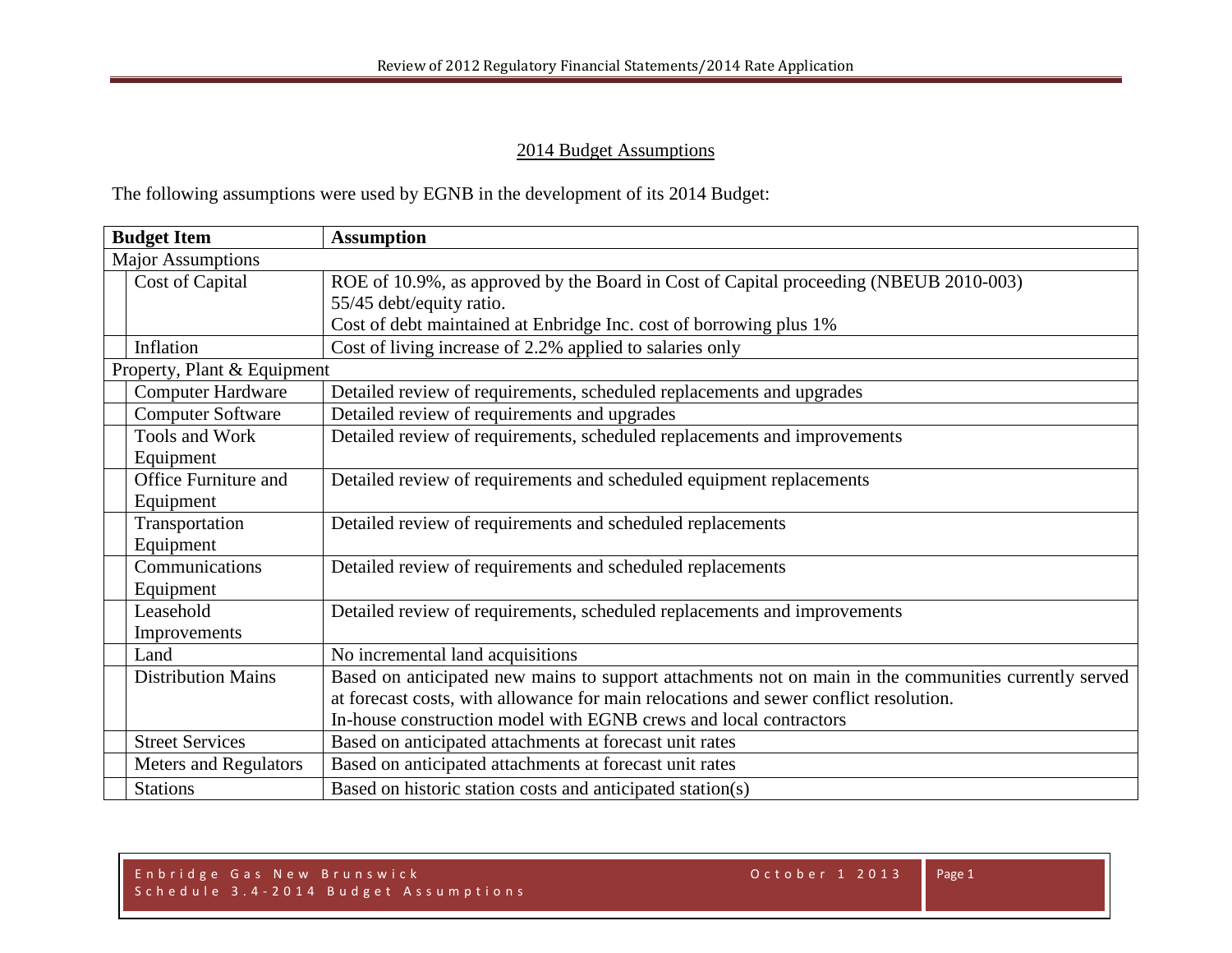| <b>Budget Item</b>               |                                 | <b>Assumption</b>                                                                                         |  |  |  |  |  |
|----------------------------------|---------------------------------|-----------------------------------------------------------------------------------------------------------|--|--|--|--|--|
|                                  | Accumulated                     | Based on Board approved amortization rates.                                                               |  |  |  |  |  |
|                                  | Amortization                    | Changes include incentives amortized over 5 years, fleet and vehicles amortized over 5.4 years, tools and |  |  |  |  |  |
|                                  |                                 | work equipment amortized over 5 years and meters amortized over 22.4 years.                               |  |  |  |  |  |
|                                  | Net Book Value                  | <b>Cost less Accumulated Amortization</b>                                                                 |  |  |  |  |  |
|                                  | <b>Construction Work in</b>     | There will be the same value of work in progress open at the end of 2014 as there was at the beginning of |  |  |  |  |  |
|                                  | Progress                        | 2014                                                                                                      |  |  |  |  |  |
|                                  | <b>Deferred Charges</b>         |                                                                                                           |  |  |  |  |  |
|                                  | Deferred Development            | Deferred Development Costs less amortization at Board approved rate. No additions.                        |  |  |  |  |  |
|                                  | Costs - Net                     |                                                                                                           |  |  |  |  |  |
|                                  | Development O&M                 | There are no new forecast additions to Development O&M in 2014. Net change to Development O&M             |  |  |  |  |  |
|                                  | Capitalized Costs - Net         | resulting from amortization at Board approved rate                                                        |  |  |  |  |  |
|                                  | <b>Regulatory Deferral</b>      | 2012 Actual Year End balance which EGNB is seeking approval from the Board. The Regulatory                |  |  |  |  |  |
|                                  |                                 | Deferral Account has been excluded from rate base for purposes of calculating return in accordance with   |  |  |  |  |  |
|                                  |                                 | the 2012 legislative changes to the Gas Distribution Act, 1999.                                           |  |  |  |  |  |
| <b>Short Term Investments</b>    |                                 | Maritimes & Northeast Pipeline Firm Service Agreement security deposit remains constant                   |  |  |  |  |  |
|                                  | <b>Non-Ratebase Assets</b>      |                                                                                                           |  |  |  |  |  |
|                                  | Cash, & Short Term              | Estimated cash requirements based on an assessment of cash flow items                                     |  |  |  |  |  |
|                                  | <b>Investments</b>              |                                                                                                           |  |  |  |  |  |
|                                  | <b>Accounts Receivable</b>      | 30 days to receive cash for Distribution Revenue, Gas Sales and ABC, monthly forecast data relied upon    |  |  |  |  |  |
|                                  | Inventory                       | No significant changes in level of inventory forecasted                                                   |  |  |  |  |  |
| <b>Partners Equity</b>           |                                 | Assumed equity levels are forecasted to average approximately 45% for the year                            |  |  |  |  |  |
| Long-term Advances from          |                                 | Budget assumes outstanding promissory notes at the end of 2013 with 2 retirements and 2 replacement       |  |  |  |  |  |
| <b>Associates and Affiliates</b> |                                 | notes in 2014.                                                                                            |  |  |  |  |  |
|                                  | <b>Non-Ratebase Liabilities</b> |                                                                                                           |  |  |  |  |  |
|                                  | <b>Short Term</b>               | Estimated short term borrowing position at year end to manage cash flow                                   |  |  |  |  |  |
|                                  | Indebtedness                    |                                                                                                           |  |  |  |  |  |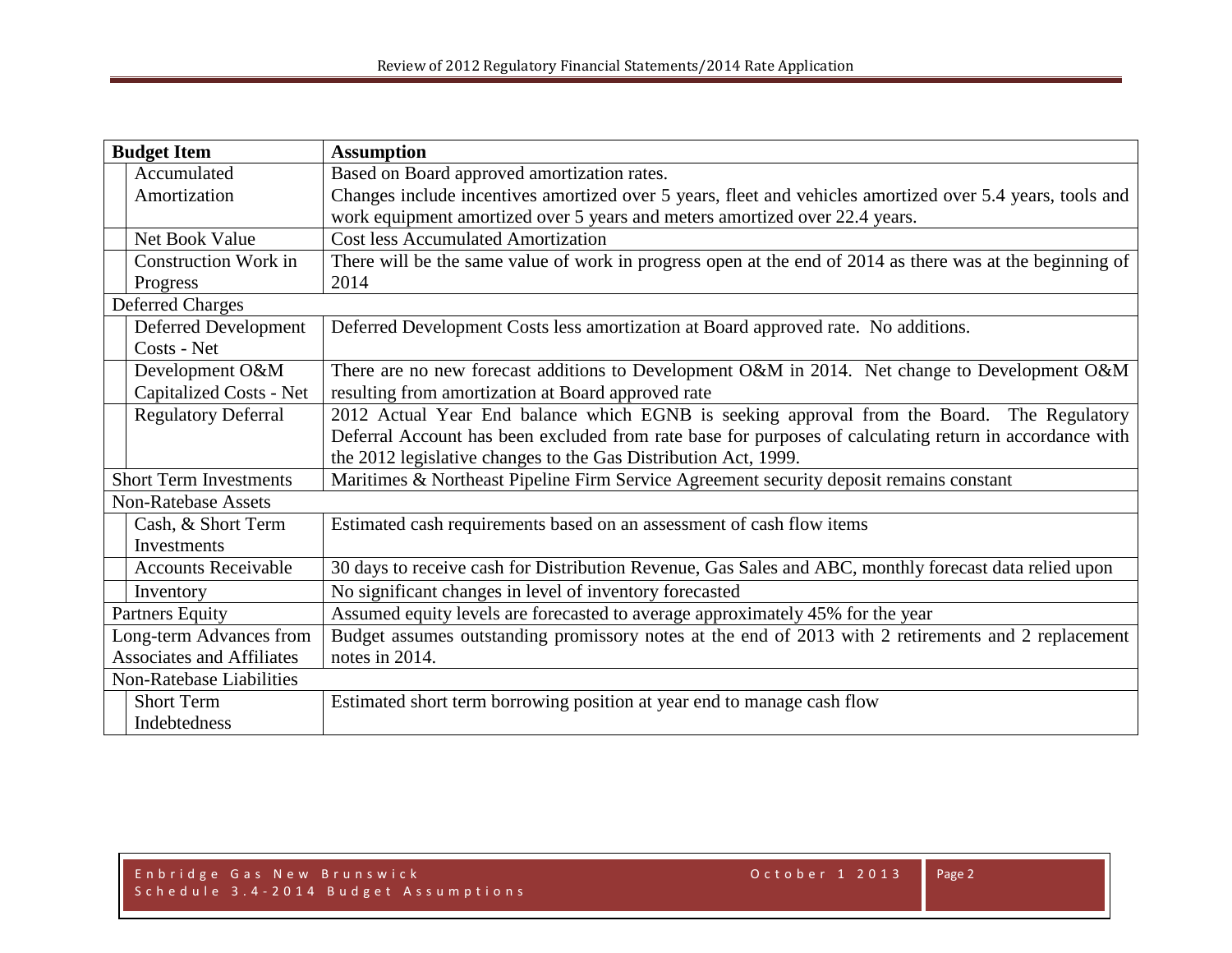| <b>Budget Item</b>       |                         | <b>Assumption</b>                                                                                         |  |  |  |  |  |  |
|--------------------------|-------------------------|-----------------------------------------------------------------------------------------------------------|--|--|--|--|--|--|
|                          | <b>Accounts Payable</b> | 30 days for payment on obligations related to:                                                            |  |  |  |  |  |  |
|                          |                         | - 78% of O&M expenses excluding salary and benefits                                                       |  |  |  |  |  |  |
|                          |                         | - property tax                                                                                            |  |  |  |  |  |  |
|                          |                         | - firm service agreement                                                                                  |  |  |  |  |  |  |
|                          |                         | - natural gas costs                                                                                       |  |  |  |  |  |  |
|                          |                         | - installation and service activities                                                                     |  |  |  |  |  |  |
|                          |                         | 60 days for payment on obligations related to:                                                            |  |  |  |  |  |  |
|                          |                         | - 22% of O&M expenses excluding salaries and benefits                                                     |  |  |  |  |  |  |
|                          |                         | - 100% of salary and benefits                                                                             |  |  |  |  |  |  |
|                          |                         | - services, meters and stations                                                                           |  |  |  |  |  |  |
|                          |                         | - work in progress from property, plant and equipment                                                     |  |  |  |  |  |  |
|                          |                         | - general plant                                                                                           |  |  |  |  |  |  |
|                          | Long Term Deferred      | Forecast year end balance for 2013 assumed to remain constant in 2014                                     |  |  |  |  |  |  |
|                          | Post Employment         |                                                                                                           |  |  |  |  |  |  |
|                          | Liabilities             |                                                                                                           |  |  |  |  |  |  |
| <b>Average Rate Base</b> |                         | Forecast timing of additions for 2014 and the exclusion of the Regulatory Deferral Account as part of the |  |  |  |  |  |  |
|                          |                         | regulated assets                                                                                          |  |  |  |  |  |  |
| <b>Capital Structure</b> |                         | Managing of debt/equity ratio to Board approved 55/45 structure during 2014                               |  |  |  |  |  |  |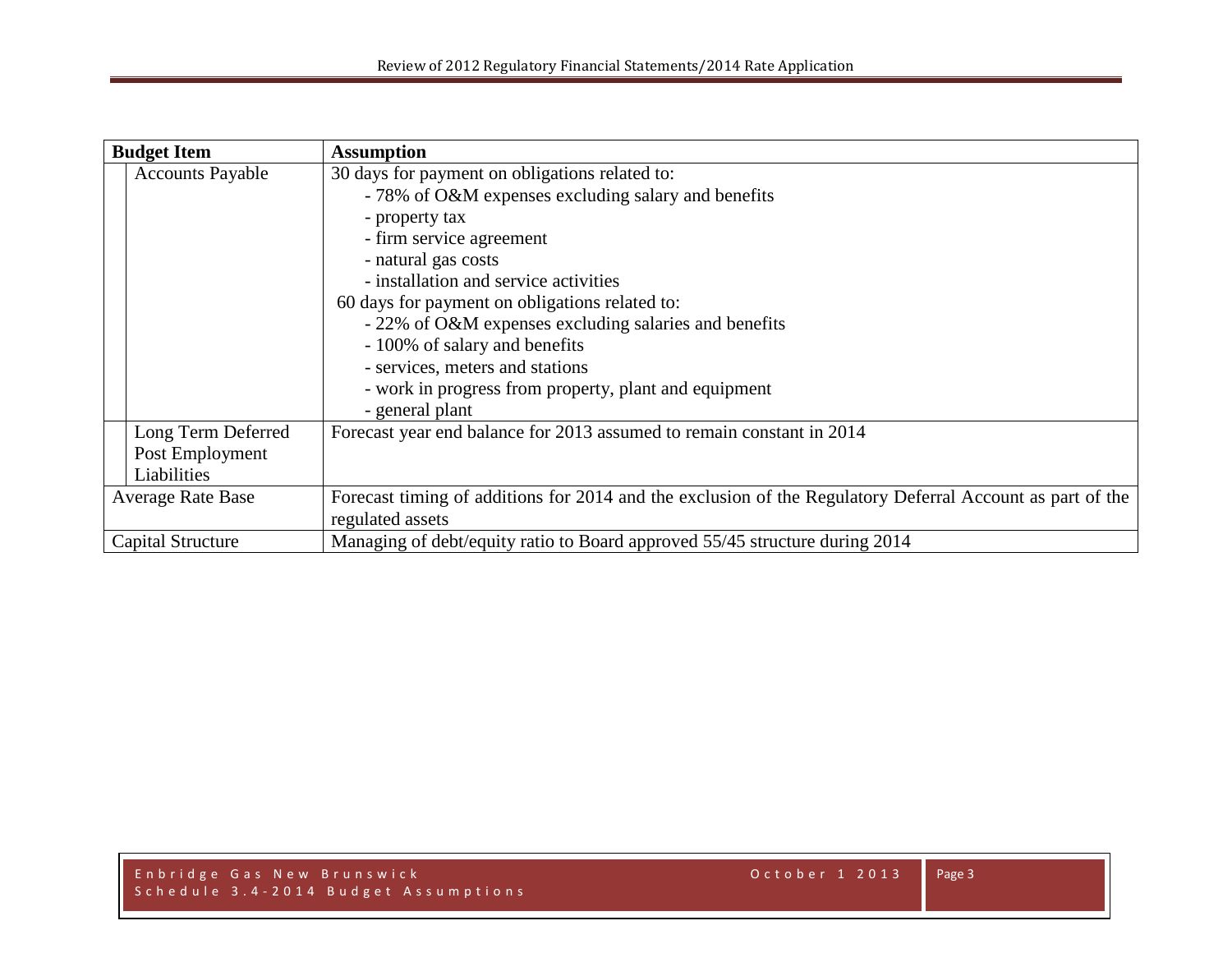| <b>Budget Item</b>          | <b>Assumption</b>                                                                                                                                                                                                                                                                                                               |                          |                                  |                                 |                                |                                |                                               |                                               |                                                          |                                             |                          |                                             |                                            |                                      |
|-----------------------------|---------------------------------------------------------------------------------------------------------------------------------------------------------------------------------------------------------------------------------------------------------------------------------------------------------------------------------|--------------------------|----------------------------------|---------------------------------|--------------------------------|--------------------------------|-----------------------------------------------|-----------------------------------------------|----------------------------------------------------------|---------------------------------------------|--------------------------|---------------------------------------------|--------------------------------------------|--------------------------------------|
| <b>Operating Revenue</b>    |                                                                                                                                                                                                                                                                                                                                 |                          |                                  |                                 |                                |                                |                                               |                                               |                                                          |                                             |                          |                                             |                                            |                                      |
| <b>Cumulative Customers</b> | Forecast consists of total forecast customers to the end of 2013 (based on May 2013 actual results and<br>additions forecast for balance of 2013) plus additions forecast minus lost customers forecast for 2014, as<br>shown below, based on a review of historic attachment rates and assessment of current market potential. |                          |                                  |                                 |                                |                                |                                               |                                               |                                                          |                                             |                          |                                             |                                            |                                      |
|                             |                                                                                                                                                                                                                                                                                                                                 |                          |                                  |                                 |                                |                                | 2014 Forecast Customer Additions (net)        |                                               |                                                          |                                             |                          |                                             |                                            |                                      |
|                             | <b>Customer Additions (net)</b><br><b>Small General</b><br><b>Mid General</b><br>Large General<br><b>Contract General</b>                                                                                                                                                                                                       | Jan<br>8                 | Feb<br>12<br>$\overline{4}$<br>2 | Mar<br>$\boldsymbol{9}$<br>5    | Apr<br>8<br>5<br>1             | May<br>5<br>3<br>1             | Jun<br>13<br>3                                | Jul<br>5<br>$\mathbf{3}$<br>1                 | Aug<br>10<br>$\ensuremath{\mathsf{3}}$<br>$\overline{2}$ | Sep<br>7<br>3<br>1                          | Oct<br>8<br>4            | Nov<br>11<br>$\sqrt{3}$<br>$\mathbf{1}$     | Dec<br>4<br>$\overline{4}$<br>$\mathbf{1}$ | Total<br>100<br>44<br>12<br>1        |
|                             | <b>Industrial Contract General</b><br><b>OPS</b><br>Total                                                                                                                                                                                                                                                                       | 12                       | 18                               | 14                              | 14                             | 9                              | 18                                            | 9                                             | 15                                                       | 11                                          | 13                       | 15                                          | -1<br>10                                   | 1<br>158                             |
|                             | New Customers<br>Small General<br><b>Mid General</b><br>Large General<br><b>Contract General</b><br><b>Industrial Contract General</b>                                                                                                                                                                                          | Jan<br>13<br>5           | Feb<br>17<br>5<br>$\overline{2}$ | Mar<br>14<br>6<br>$\mathbf{1}$  | Apr<br>13<br>6<br>$\mathbf{1}$ | May<br>10<br>3<br>$\mathbf{1}$ | Jun<br>18<br>$\overline{4}$<br>$\overline{1}$ | Jul<br>10<br>$\overline{4}$<br>$\overline{2}$ | Aug<br>15<br>$\overline{4}$<br>2                         | Sep<br>12<br>$\overline{4}$<br>$\mathbf{1}$ | Oct<br>13<br>5           | Nov<br>16<br>$\overline{4}$<br>$\mathbf{1}$ | Dec<br>9<br>5<br>$\overline{1}$            | Total<br>160<br>55<br>14<br>1<br>1   |
|                             | <b>OPS</b><br>Total                                                                                                                                                                                                                                                                                                             | 18                       | 24                               | 21                              | 20                             | 14                             | 24                                            | 16                                            | 21                                                       | 17                                          | 19                       | 21                                          | 16                                         | 231                                  |
|                             | <b>Lost Customers</b><br>Small General<br><b>Mid General</b><br>Large General<br><b>Contract General</b><br><b>Industrial Contract General</b><br><b>OPS</b><br>Total                                                                                                                                                           | Jan<br>(5)<br>(1)<br>(6) | Feb<br>(5)<br>(1)<br>(6)         | Mar<br>(5)<br>(1)<br>(1)<br>(7) | Apr<br>(5)<br>(1)<br>(6)       | May<br>(5)<br>(5)              | Jun<br>(5)<br>(1)<br>(6)                      | Jul<br>(5)<br>(1)<br>(1)<br>(7)               | Aug<br>(5)<br>(1)<br>(6)                                 | Sep<br>(5)<br>(1)<br>(6)                    | Oct<br>(5)<br>(1)<br>(6) | Nov<br>(5)<br>(1)<br>(6)                    | Dec<br>(5)<br>(1)<br>(6)                   | Total<br>(60)<br>(11)<br>(2)<br>(73) |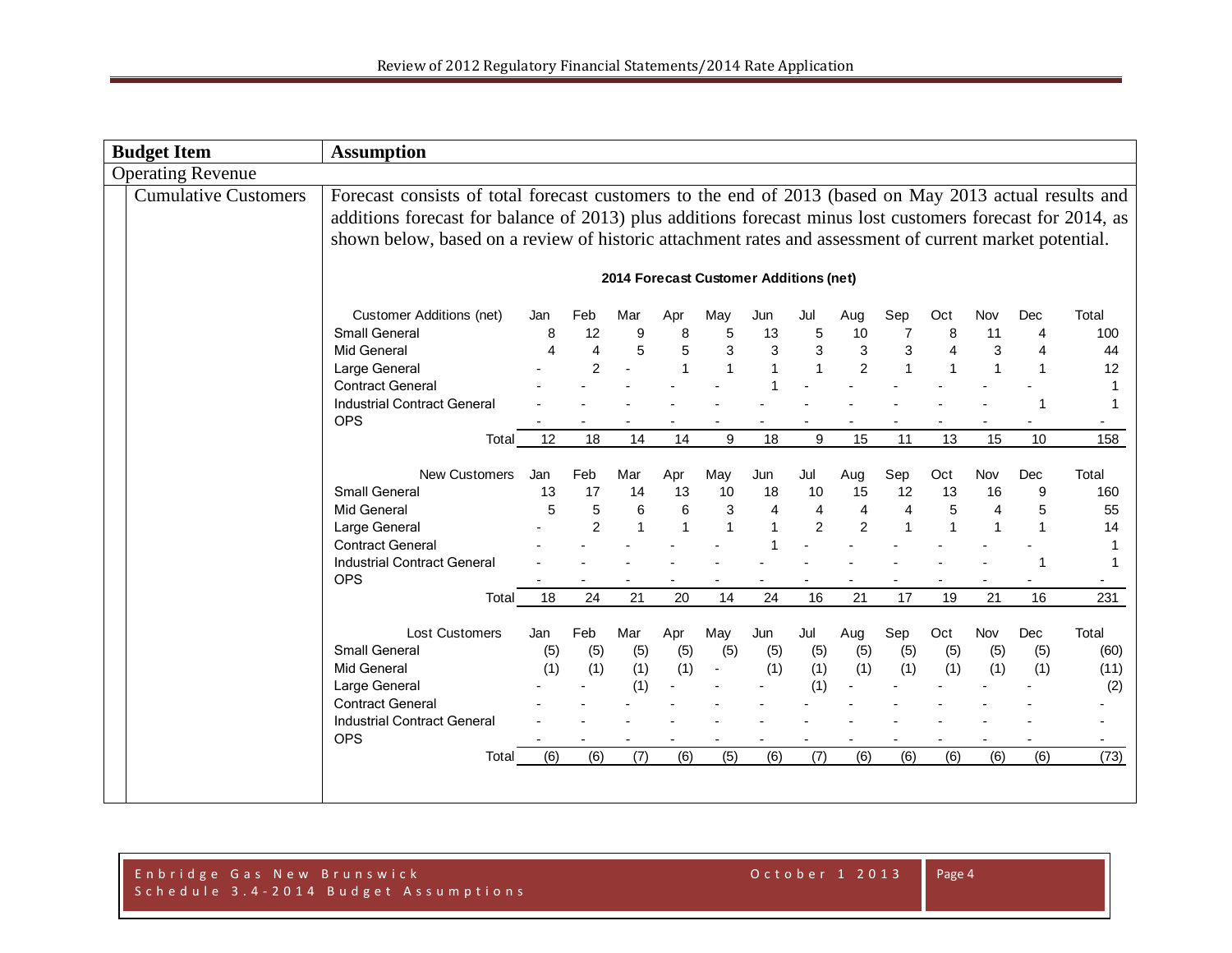| <b>Budget Item</b> | <b>Assumption</b>                                                                                                                                                                                                                                                                                                                                                                                                                                                                                                                                                                                                                                                                                                                                                                                                                                                                                                                                                                                                                      |  |  |  |
|--------------------|----------------------------------------------------------------------------------------------------------------------------------------------------------------------------------------------------------------------------------------------------------------------------------------------------------------------------------------------------------------------------------------------------------------------------------------------------------------------------------------------------------------------------------------------------------------------------------------------------------------------------------------------------------------------------------------------------------------------------------------------------------------------------------------------------------------------------------------------------------------------------------------------------------------------------------------------------------------------------------------------------------------------------------------|--|--|--|
|                    | Methodology and Underlying Assumptions of the Net Lost Customer Process<br>"Lost Customer": A customer that is no longer consuming gas and has received a final bill.<br>"Recovered Customer": A "Lost Customer" that has been recovered and is now consuming gas.<br>"Maintained Customer": A customer with no change to their status within the specified period.<br>Customer counts by class are reviewed on a monthly basis and are categorized as 1) New Attachment, 2)<br>Maintained Customers, and 3) Lost Customers net of Recovered Customers.<br>EGNB accounts for "Net Lost Customers" in budgets and forecasts, by adding together the Lost Customer                                                                                                                                                                                                                                                                                                                                                                       |  |  |  |
|                    | forecast and Recovered Customer forecast.<br>Both the Lost Customer forecast and the Recovered Customer forecast are determined using historical<br>data averages by rate class.                                                                                                                                                                                                                                                                                                                                                                                                                                                                                                                                                                                                                                                                                                                                                                                                                                                       |  |  |  |
| Throughput         | Existing Customers: The throughput forecast for existing customers is developed based on historic<br>consumption for each customer, adjusted for normal weather.<br>New Customers: The throughput for new customers is developed based on expected consumption for<br>each customer that is forecasted to be attached based on either signed GJs or a standard profile and the<br>time of year that they are forecast to be attached. For new industrial customers (CGS, ICGS, OPS),<br>throughput forecast is based on specific customer information provided at time of customer signing.<br>Annual<br><b>Regulated Rate Class</b><br>Feb<br>Oct<br>Jan<br>Mar<br>Apr<br>May<br>Jul<br>Aug<br>Sep<br>Dec<br>Jun<br>Nov<br>Volume<br>Small General<br>8<br>2<br>16<br>18<br>10<br>3<br>3<br>$\overline{4}$<br>13<br>10<br>98<br>53<br>39<br>15<br>Mid General<br>108<br>92<br>65<br>19<br>15<br>29<br>570<br>16<br>49<br>70<br>56<br>434<br>375<br>262<br>215<br>73<br>61<br>62<br>130<br>207<br>Large General<br>151<br>304<br>2,330 |  |  |  |
| Rates              | Distribution rates are set to recover EGNB's full revenue requirement. The 2014 COS study indicates that<br>the Cost of Service based rate for the Small General Service class exceeds the market based rate<br>calculated for the SGS class, therefore the market base rate has been used. The Cost of Service<br>distribution rates have been used for all other rate classes.                                                                                                                                                                                                                                                                                                                                                                                                                                                                                                                                                                                                                                                       |  |  |  |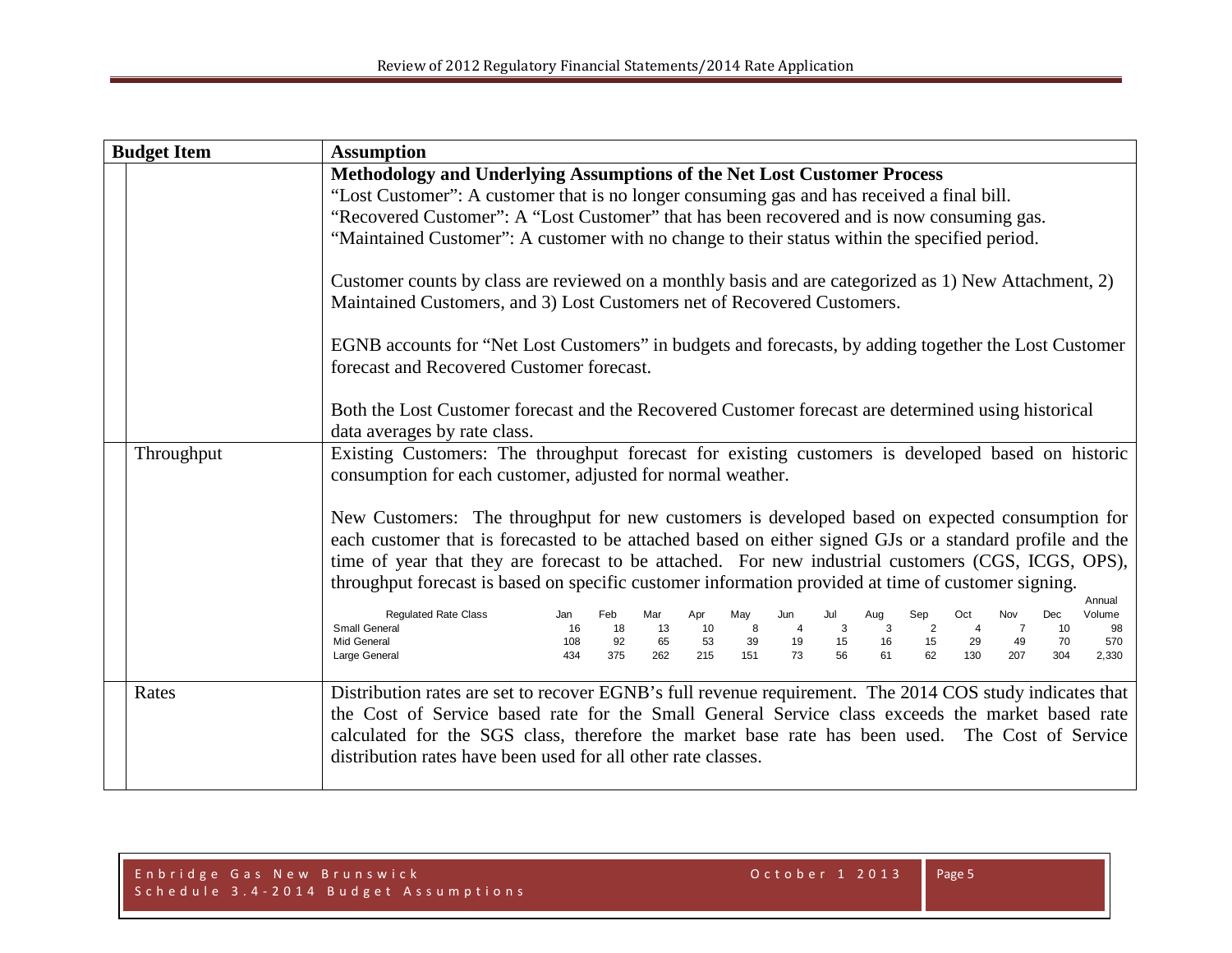| <b>Budget Item</b>       |                             | <b>Assumption</b>                                                                                  |  |  |  |  |  |
|--------------------------|-----------------------------|----------------------------------------------------------------------------------------------------|--|--|--|--|--|
|                          | <b>Distribution Revenue</b> | Assumed throughput times assumed rates                                                             |  |  |  |  |  |
|                          | <b>ABC</b> Revenue          | Number of ABC and AB customers plus capture of new additions based on historic data times existing |  |  |  |  |  |
|                          |                             | budget rates                                                                                       |  |  |  |  |  |
|                          | <b>Other Miscellaneous</b>  | 0.2% interest on Maritimes & Northeast Pipeline Firm Service Agreement security deposit            |  |  |  |  |  |
|                          | Revenue                     |                                                                                                    |  |  |  |  |  |
| Allowance for Funds Used |                             | Based on 25% of CWIP eligible for allowance for funds used during construction ("AFUDC") times the |  |  |  |  |  |
| During Construction      |                             | weighted average cost of capital ("WACC")                                                          |  |  |  |  |  |
| Service and Inspection   |                             |                                                                                                    |  |  |  |  |  |
|                          | Revenue                     | Based on anticipated service work to be performed by EGNB                                          |  |  |  |  |  |
|                          | Cost of Goods Sold          | Service cost of goods sold ("COGS") based on the percentage of revenue from historic experience    |  |  |  |  |  |
| Operating expenses       |                             |                                                                                                    |  |  |  |  |  |
|                          | Operating and               | Based on input by department managers for 2014                                                     |  |  |  |  |  |
|                          | Maintenance Expenses        |                                                                                                    |  |  |  |  |  |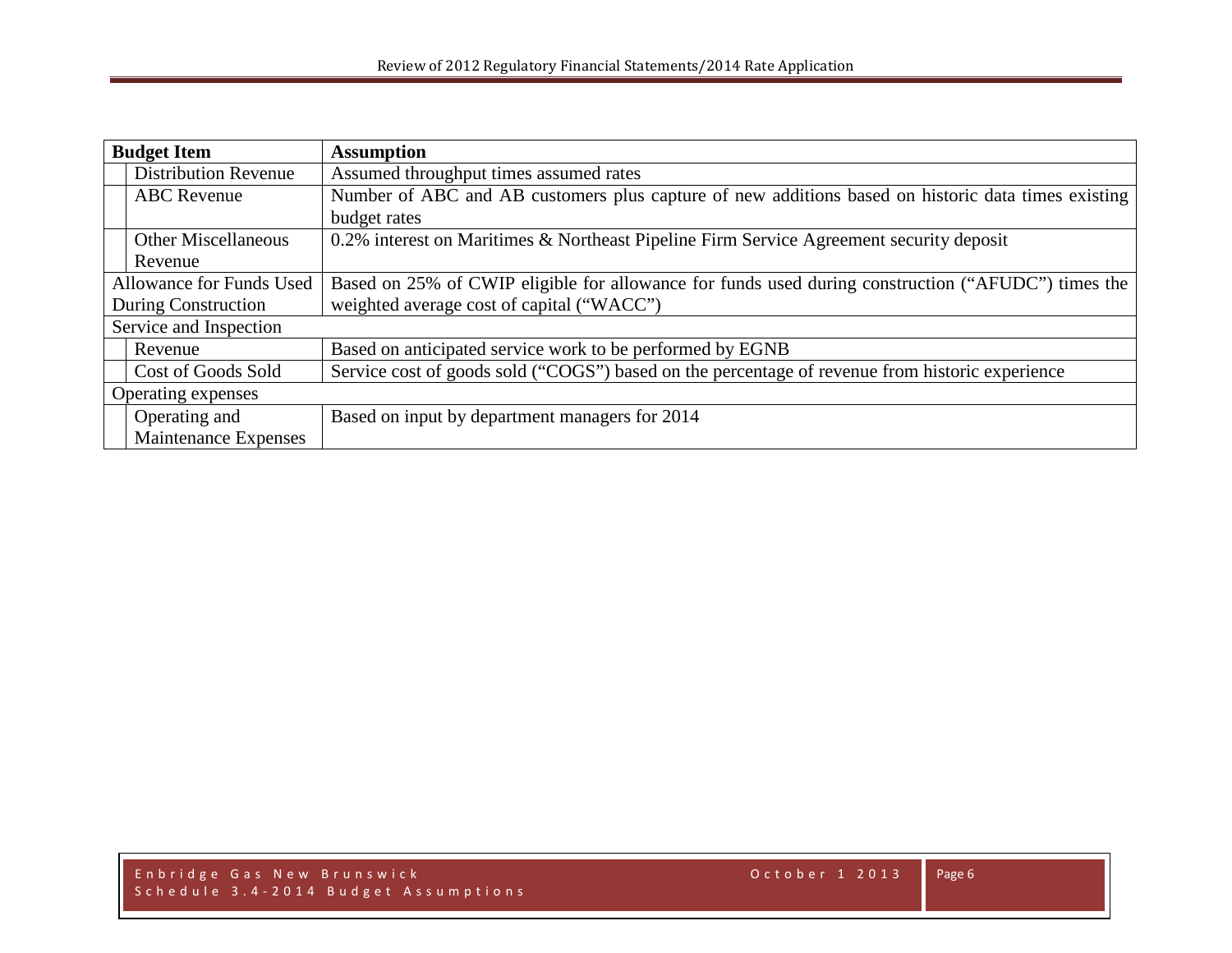| <b>Budget Item</b>  |                          | <b>Assumption</b>                                                               |                                                                                                 |
|---------------------|--------------------------|---------------------------------------------------------------------------------|-------------------------------------------------------------------------------------------------|
|                     | Capitalized to Property, | O&M budget capitalized based on the following percentage assumptions:           |                                                                                                 |
|                     | Plant and Equipment      |                                                                                 | 2014                                                                                            |
|                     |                          | Corporate management                                                            | 28.7%                                                                                           |
|                     |                          | Corporate administration                                                        | 28.0%                                                                                           |
|                     |                          | Financial reporting                                                             | 27.9%                                                                                           |
|                     |                          | Information technology                                                          | 23.1%                                                                                           |
|                     |                          | Regulatory                                                                      | 0.0%                                                                                            |
|                     |                          | Sales & Marketing                                                               |                                                                                                 |
|                     |                          | Sales                                                                           | 88.8%                                                                                           |
|                     |                          | Marketing                                                                       | 94.0%                                                                                           |
|                     |                          | Incentives                                                                      | 100.0%                                                                                          |
|                     |                          | Communications                                                                  | 28.7%                                                                                           |
|                     |                          | Distribution & maintenance                                                      |                                                                                                 |
|                     |                          | Const. & Maint.                                                                 | 15.1%                                                                                           |
|                     |                          | Engineering QA                                                                  | 15.0%                                                                                           |
|                     |                          | Planning & Tech.                                                                | 37.7%                                                                                           |
|                     |                          | Service                                                                         | 22.6%                                                                                           |
|                     |                          | <b>Customer Experience</b>                                                      |                                                                                                 |
|                     |                          | <b>Customer Care</b>                                                            | 3.8%                                                                                            |
|                     |                          | Logistics                                                                       | 32.1%                                                                                           |
|                     |                          | Work Mgmt. Center                                                               | 43.6%                                                                                           |
|                     |                          | Human resources                                                                 | 33.9%                                                                                           |
|                     |                          | Gas transportation and related activities                                       | 0.0%                                                                                            |
|                     |                          |                                                                                 |                                                                                                 |
|                     |                          |                                                                                 | In 2012, capitalization of industry development O&M expenses to Development O&M had been        |
|                     |                          |                                                                                 | eliminated. Incentives, previously capitalized to Development O&M, are now being capitalized to |
|                     |                          | Property, Plant & Equipment.                                                    |                                                                                                 |
|                     | Bad debt expense         | 0.4% of yearly Distribution Revenue, Installation Revenue and Gas Sales Revenue |                                                                                                 |
| Municipal and Other |                          | Existing tax rates applied to existing tax base plus additions                  |                                                                                                 |
|                     | Taxes                    |                                                                                 |                                                                                                 |